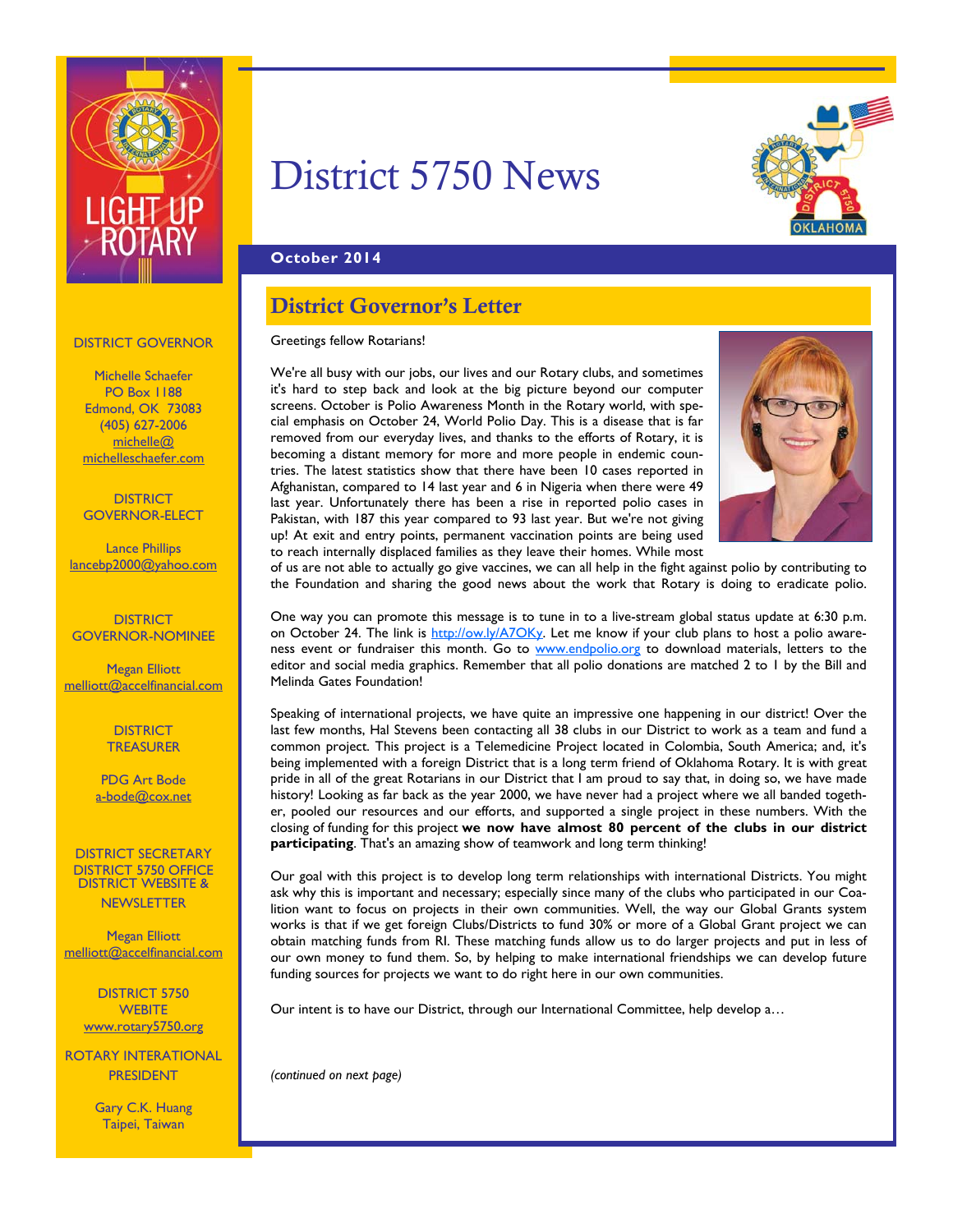### **October 2014** Page 2 **Page 2 Page 2 Page 2 Page 2 Page 2 Page 2**

# Governor's Message continued

...Global Grants project where we will get our international partners to help fund a coordinated project we do in each of our 38 Rotary Club communities. These individual community components of this Global Grant project will be used to raise our individual club profiles in our communities, engage our current members and attract new members. And, with your help by continuing to develop this/ these international Rotary partnerships we get closer to making this goal a reality. Contact me or Hal if your club would like to be a part of this historic project!

Remember: Working together, with each contributing a little, we can accomplish a lot and Light Up Rotary!

Michelle Schaefer 2014-2015 Governor

## DISTRICT NEWS

# Announcement from the Governor - District Conference

Mark your calendars for the 2015 District Conference, to be held on April 16-18 at the Grand Casino and Resort in Shawnee! Anyone who knows me knows that I don't do things the way they've always been done, so I decided to do something completely different for our conference this year! We'll start with a Hawaiian luau on Thursday evening, have a fun event on Friday morning, do a service project on Friday afternoon with the Shawnee Rotary Club, have a blackjack tournament on Friday night where you can win some great prizes, and have a fun and interesting conference on Saturday! We want you to bring your family and stay at this brand new hotel, and enjoy the fun and fellowship with your fellow Rotarians! Watch for more information soon!

If you would like to help with making this a memorable conference, please let me know! We'll have fun!

# World Polio Day

For World Polio Day, add your voice and spread the word that we are "this close" (99%!) to ending polio. Follow the conversation on the interactive map above. Post and tweet using #WorldPolioDay to raise your voice to support polio eradication. As supporters continue to share, the map will darken to show the global movement for ending this crippling disease.

### GLOBAL UPDATE

Where are we in the fight to end polio? What have we accomplished? Can we make history together? Find out on World Polio Day.

Join Rotary on World Polio Day, October 24, for a **live-streamed global status update** on the fight to end polio. Guests will include Global Polio Eradication Initiative partners, celebrity ambassadors, polio survivors and special guests. Tune in at 6:30 CT to watch the live event and take part in the conversation.

If you can't join the live event, you can still be a part of this moment in history. Share your voice online, advocate to your government or create your own World Polio Day event.

**Add World Polio Day to your calendar - October 24, 2014** 





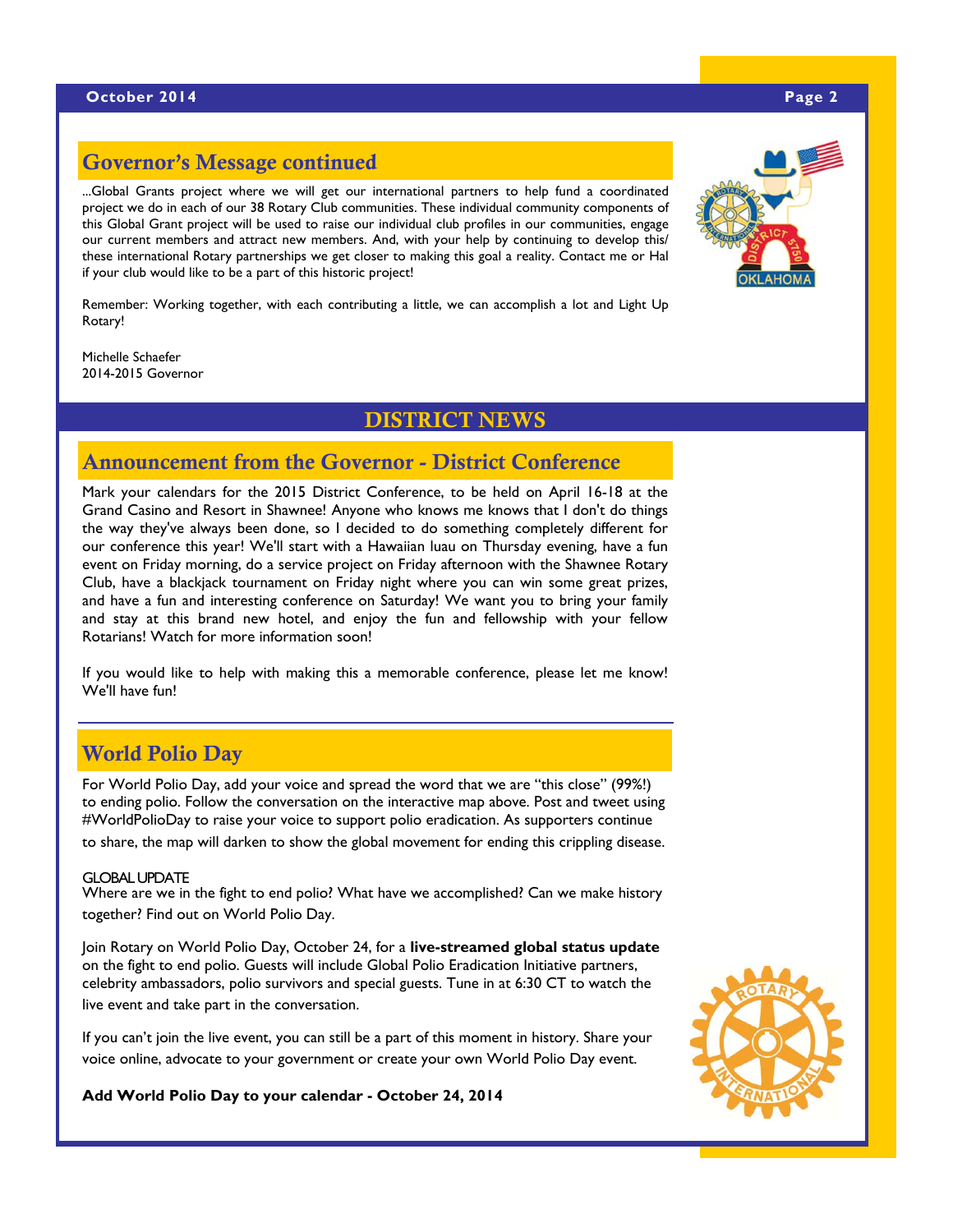# 4-Way Test Speech Contest

The 4-Way Test is one of the world's most widely printed and quoted statements of busi-

ness ethics. It asks the following four questions: **"Of the things we think, say or do: 1. Is it the Truth?** 

**2. Is it Fair to All Concerned? 3. Will it Build Goodwill and Better Friendships?** 

**4. Will it be Beneficial to All Concerned?"** 

The 4-Way Test was created in 1932 by Rotarian Herbert J. Taylor (who later served as RI president) and was adopted by Rotary in 1943 as a reality check for promoting high ethical standards in business, community and personal affairs.

### **The Video Contest:**

New this year, we are seeking videos from high school students located within District 5750's boundaries of Oklahoma on how they apply the 4-Way Test. Rules and details will be on the district website soon!

# District Safety Committee

Our district is committed to ensuring that we provide a safe environment for those we serve. We need to form a committee to develop district guidelines and policies for all clubs to follow regarding background checks when they are in contact with youth, handicapped, elderly and other vulnerable citizens. If you would like to help on this short-term committee, please contact Andy Lester, District Safety Officer, at alester@lldlaw.com.

# Do Business with Rotarians!

Would you like to do business with Rotarians? Would you like to have Rotarians do business with you? Did you know there is a classification lookup feature on our web site? Enough questions, here are the answers! Go to www.rotary5750.org, log in or create an account if you haven't ever logged in, go to the Membership tab, then select member search. As a district, we will try to do business with Rotarians when we need to use printing, signs, banners, meeting space, etc., but we can't buy from you if we can't find you!

# Show Your Rotary Pride

Are you looking for ways to show your Rotary pride!? Take a look at our District Resources page and download high res graphics to include in your emails or your social media pages such as Facebook or Twitter.



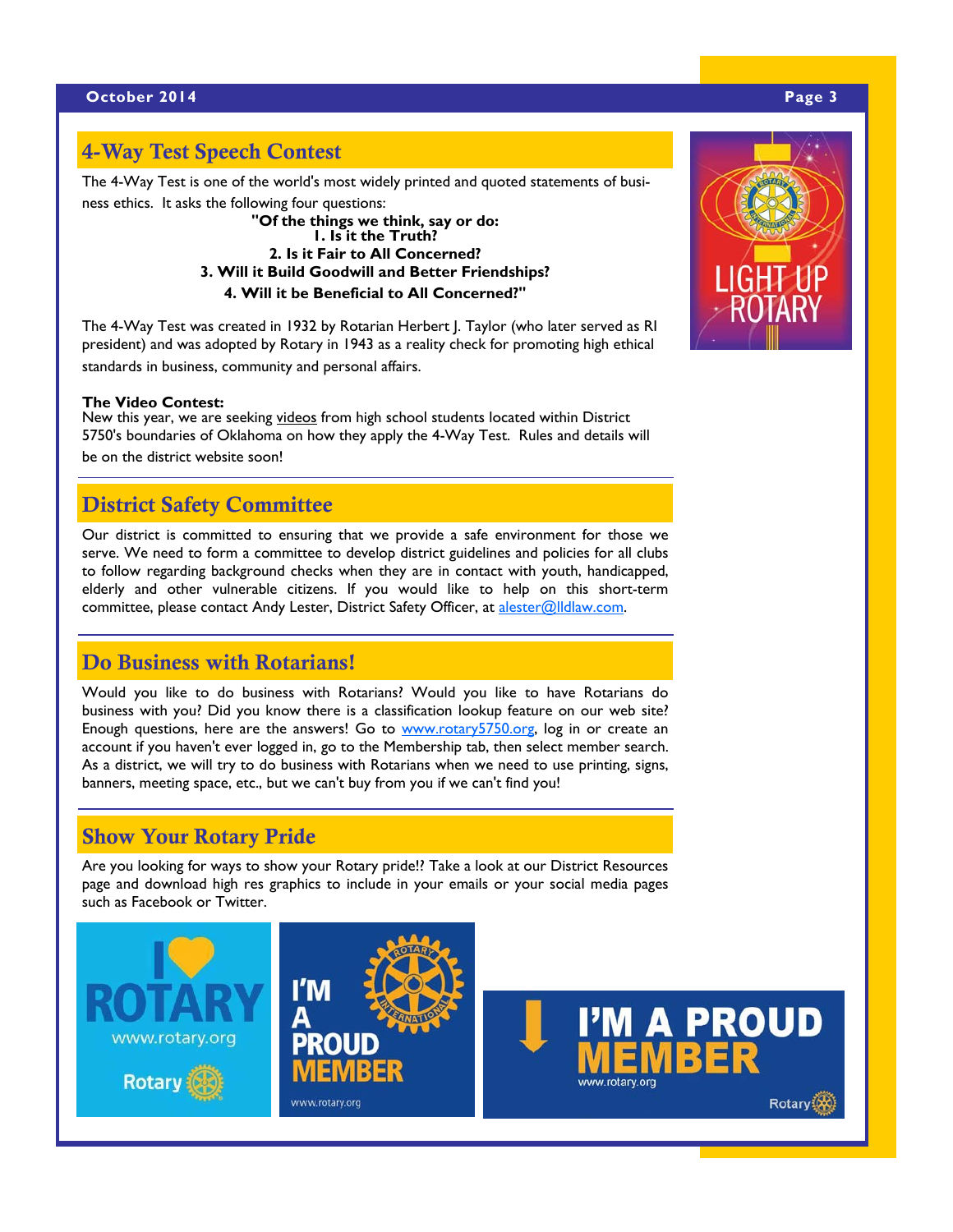# CLUB NEWS

# Chandler - Shotgun Raffle

Chandler Rotary Club 2014 Raffle Shotgun: **New Beretta Outlander-A300, 12ga. Shotgun Semiautomatic, 28" Barrel Length, 2 3/4" or 3"shells**

Drawing will be held, October 24, 2014, at halftime of the Chandler High School football game vs. Stroud High School. You need not be present to win. You must be 18 yrs old. All proceeds go to local and international Rotary projects.

Call Kathy McCoy at (405) 258-4466 or Mike Goodman at (405) 258-1177 if you are interested in purchasing tickets.

# Edmond Boulevard - Poultry for Polio!

In honor of Polio Awareness Day, Boulevard Rotary invites you to enjoy Eischen's Fried Chicken in Governor Michelle Schaefer's hometown of Okarche. Only \$12 cash per person!

Make a cash or check donation to PolioPlus and get your own PURPLE PINKIE!

Monday, October 20th—6 to 8 pm

For information, call Michelle Gee at 405-306-5662 or email srcs310@yahoo.com

# Edmond Summit - Skeet Shoot & Raffle

Edmond Summit is making a push to get as many raffle tickets sold as possible in these last couple weeks before our Nov 1st raffle. We are also signing up teams and individuals for our annual skeet shoot at the OKC Gun Club Nov 1 from 8:00 til 1:00 with breakfast and lunch provided. If you or your family members are participating in the skeet shoot we need you to get signed up and your fee in as soon as possible to let us start getting the teams together. Sign up online at http://www.clubrunner.ca/Portal/Events/ PublicRegistrationForm.aspx?accountid=2028&eid=66b2032f-25b9-4631-b114 eecb2555bc66&tid=1

Here is a picture of the actual gun we are raffling at the skeet shoot. She is a beauty! The Browning Citori 725 Feather is a light weight field shotgun that is begging to be carried all day and built to be used for generations. The super thick, soft-but-slick butt pad assures







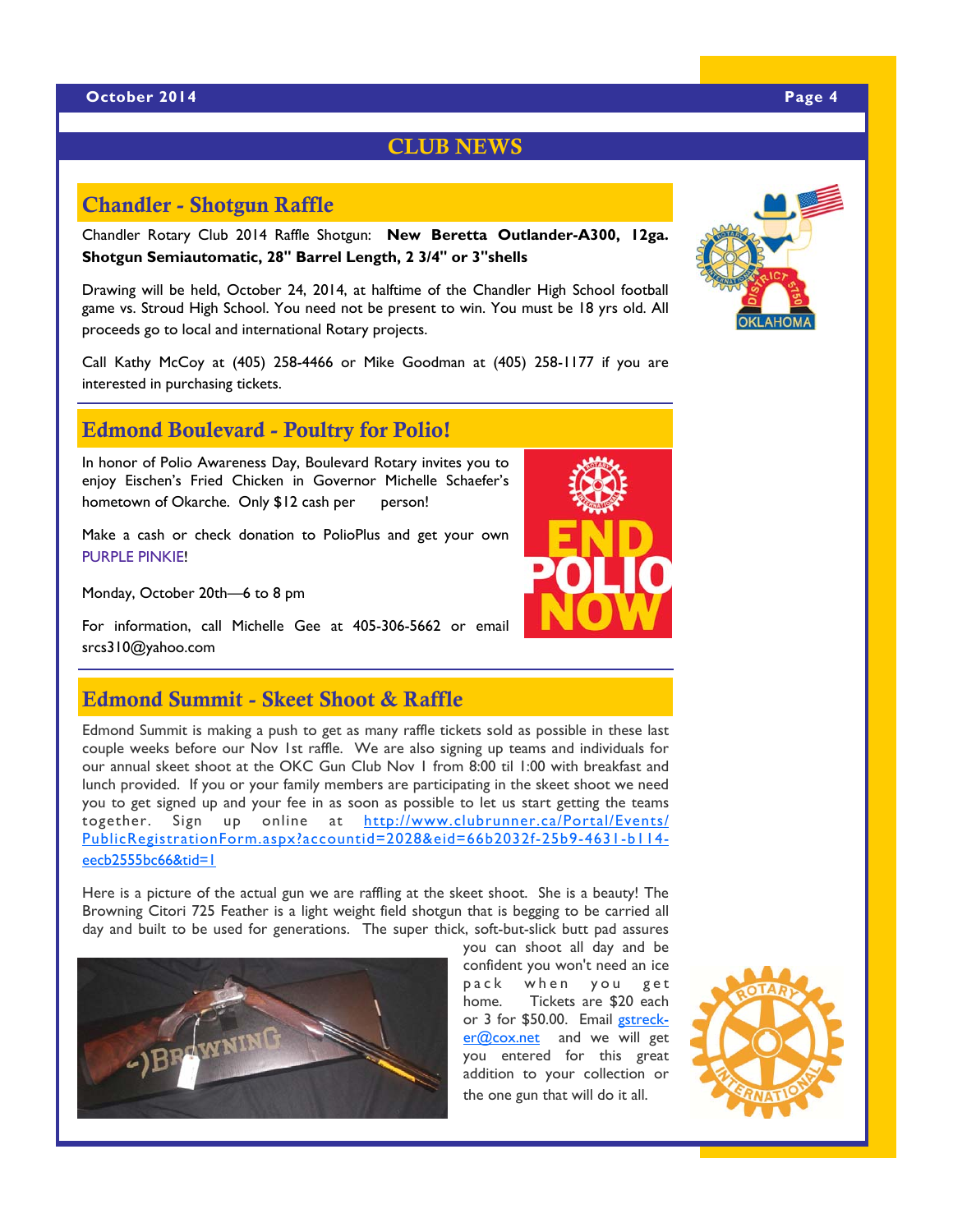# OKC Sunrise - World Polio Day

In honor of World Polio Day, which is widely recognized on October 24, the OKC Sunrise Rotary Club is having an awareness event that day where 10% of S&B Burger Joint's sales will be donated to the fight! The S&B's Burger Joint location near I-240 at 7745 S Walker Ave 73139 is the location; so come by between 11am and 2pm or 5pm till 8pm and help a good cause, learn, and even meet Oklahoma City's own charming Pamela Henry at lunch. Pam was a March of Dimes national polio poster child one year and many will remember Pam as a local TV newswoman. This event is part of Rotary's 27-year mission to eradicate the crippling childhood disease polio.

World Polio Day follows a succession of significant developments that have made 2014 one of the most important years in the history of the polio eradication initiative.

The message to world leaders is clear: support the final push to achieve eradication now while the goal has never been closer. Otherwise the world and perhaps America face the potential consequences of a new polio pandemic that could disable millions of children within a decade.

Pam Henry is no threat to anyone and if anything she is a resource and inspiration to us all, according to OKC Sunrise Rotary Club members: http://tinyurl.com/pjf4w2p. And, since 1985, Rotary has contributed nearly \$1.2 billion and countless volunteer hours to the protection of more than two billion children in 122 countries. The disease remains endemic in three countries -- Afghanistan, Nigeria, and Pakistan -- although other countries remain at risk for imported cases.

"Polio is sort of the forgotten menace, and while World Peace may be hard, the end of World Polio is nearly here. So, let's see this through on October 24 so Polio IS through," says Bob Frakes, President of OKC Sunrise Rotary Club. The club meets every Thursday at 7 am at the Hampton Inn just a mile from S&B's Burger Joint. A highly infectious disease, polio causes paralysis and long term deterioration, and is sometimes fatal. As there is no cure, the best protection is prevention.

For as little as US 60 cents worth of vaccine, a child can be protected against this crippling disease for life. After much international investment and the successful engagement of over 200 countries and 20 million volunteers, polio could be the first human disease of the 21st century to be eradicated. For more information, visit endpolio.org.

So, come to S&B's Burger Joint on October 24 to meet Rotary and eat to help end Polio!

# Del City - Tree Trimming



Del City Rotarians recently spent their Saturday morning tree trimming.



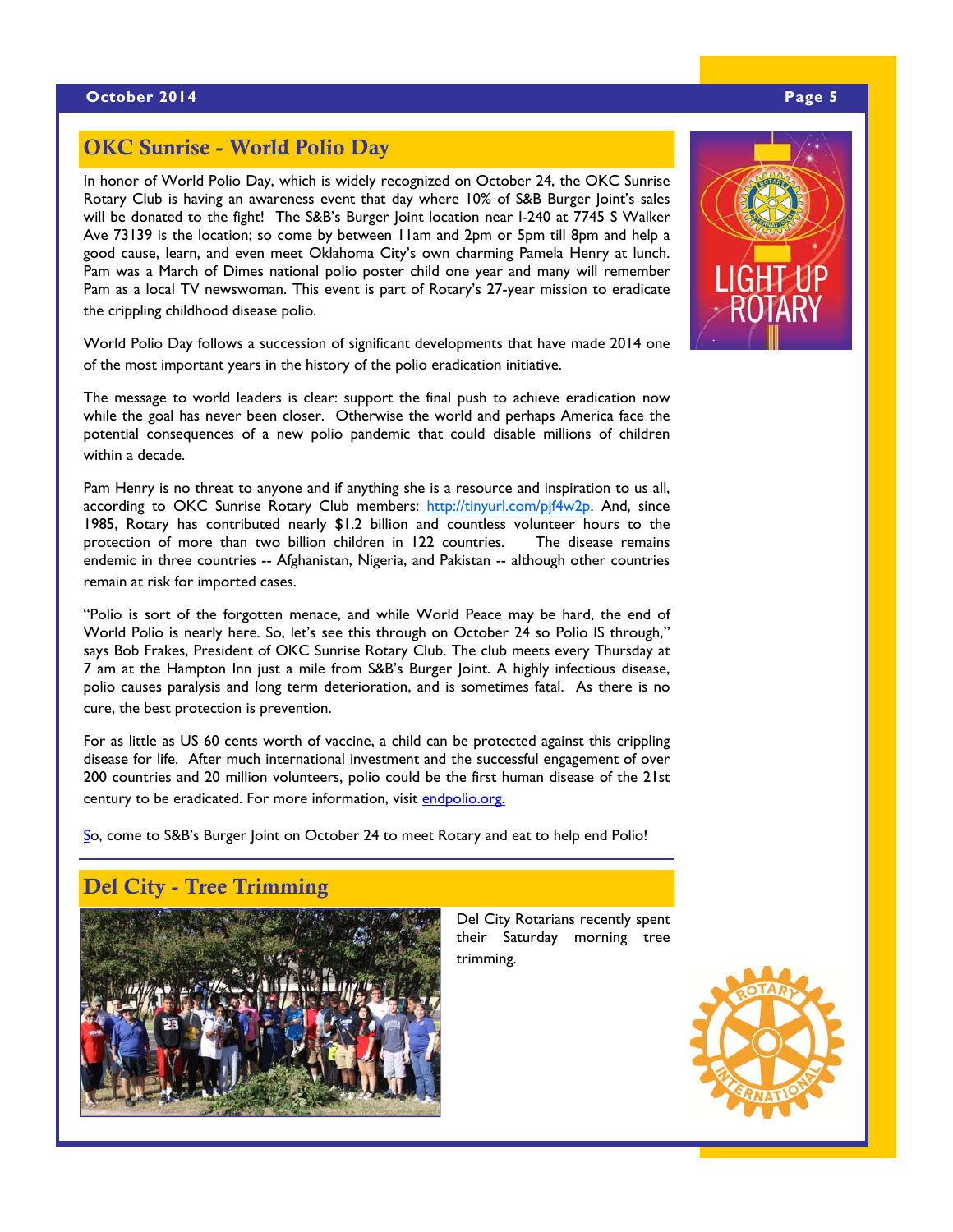# Edmond Summit - Peace Officer of the Quarter

Edmond Summit Rotary's Peace Officer of the Quarter award for the  $3<sup>rd</sup>$  quarter 2014 was presented to Midwest City Police Officer; Sgt Terry Tilley

Sgt. Tilley is a school resource officer in the Midwest City School District. He has worked with Midwest City School students for 15 years, and for 12 years has directed a program to raise awareness of drunken/distracted driving. Sgt. Tilley was a paramedic for Midwest City prior to becoming a police officer. He told the club they were almost guaranteed every year around prom time to have a fatality accident involving alcohol or distracted driving. This lead him to begin the in-school program. The program takes place every April around graduation and prom time. In it, students witness the results of drunk and distracted driving from start to finish.

Students who have experienced this program report it has had a lasting effect on their outlook on drinking or texting while driving. Sgt. Tilley pointed out that now; six times more accidents are related to texting or cell phones than alcohol. This is probably because the cell phone is a more constant distraction whereas exposure to alcohol may only be an occasional occurrence.

Sgt. Tilley accepted the Peace Officer of the Quarter award on behalf of his police department for allowing him to put on this program every year. The department feels that if just one person in the audience decides not get behind the wheel of a car while impaired, possibly saving a life, then it is worth it. Keep up the great work Officer Tilly and Midwest City!

Edmond Summit - Mobile Meals & Orvis Risner

# Edmond Summit Rotary presented a check

for \$1000.00 to Piper Riggs at Edmond Mobile Meals Friday September 12th. Contributions from donations from "happy dollars" and a generous donation from an Edmond Summit Rotarian will make it possible for Mobile Meals to provide meals for over 300 individuals. Edmond Summit was also recognized as an EDFest Festival donor at this year's EDFest

held October 3rd in downtown

Edmond. Volunteers from Edmond Summit also provide approximately 150 man-hours of service annually delivering Mobile Meals.

Sept 3<sup>rd</sup>, Edmond Summit Rotarians Julie Hovis and Suzy Thrash delivered a shipment of books to Edmond's Orvis Risner Elementary School. Dana Whitcomb, the media aide was there to receive them. The school was very appreciative of the excellent addition to their library. Edmond Summit donates a book each week in honor of the speaker for that week. Over 200 books have been donated to Edmond schools through this program.







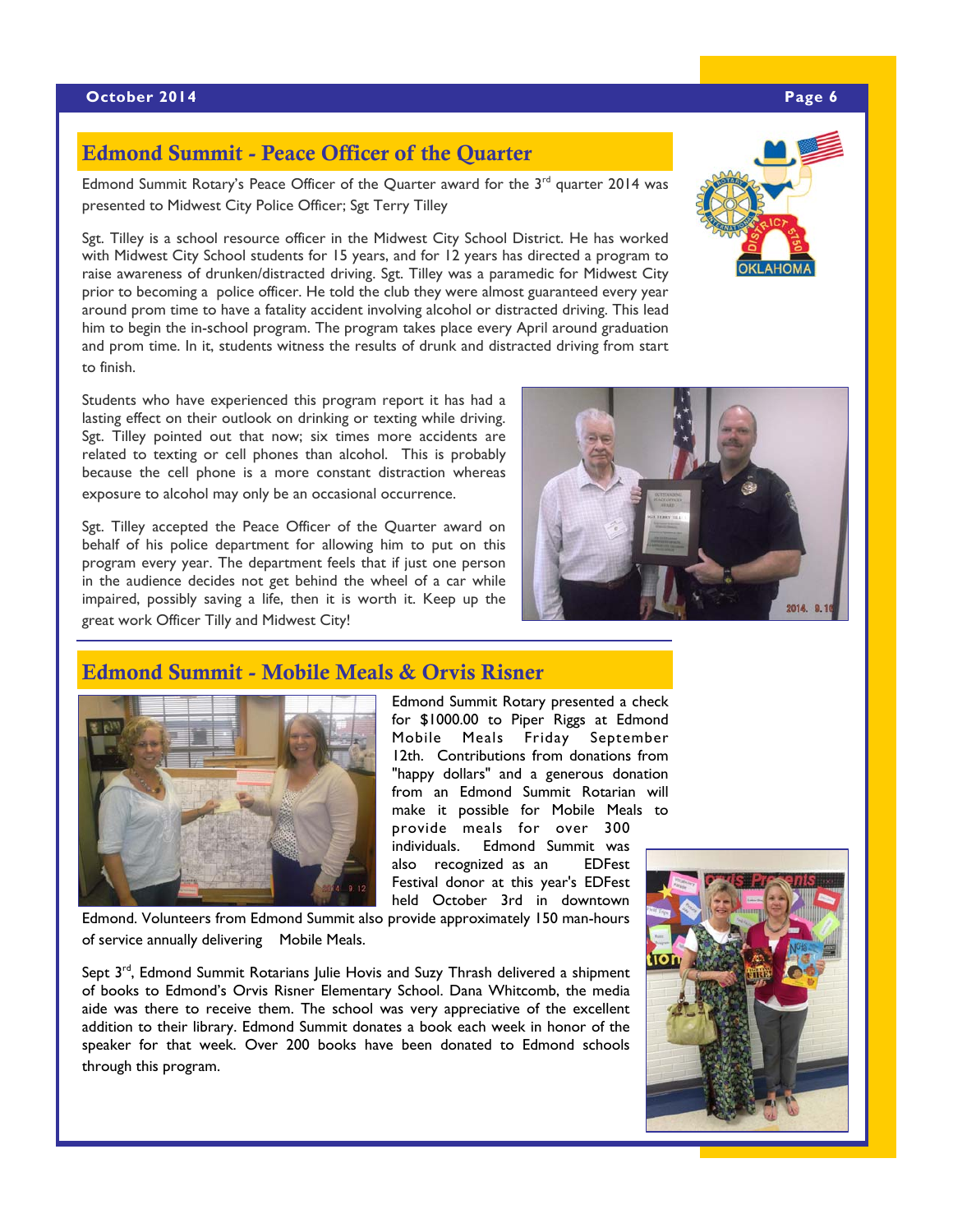### **October 2014** Page 7

# Midwest City - Dictionary Project

The Midwest City Rotary Club recently completed a Dictionary Project for all  $3<sup>rd</sup>$  Graders in town. A total of 1,302 Dictionaries were given to area students. Each child's name was printed in the Dictionary and was personally presented by our Rotarians. Dictionaries were delivered to the following elementary schools : Ridgecrest, Christian Heritage, Barnes, Schwartz, Midwest City, Soldier Creek, Crooked Oak, Steed, St Phillip Neri Cleveland Bailey Life Christian Country Estates Oak Dale Spencer and Good Shepard Lutheran. Big smiles abounded by both students and Rotarians!





# Oklahoma City - Gift of Life Dedication

Club 29 Rotarians Larry Stone & Bob Medley attended the "Gift of Life" project Dedication in Budapest, Hungary.. Bob is pictured with the president of the Budapest Hungary Rotary

Club, Dr. Katalin Gero, and Olga, a little girl who has benefitted from medical treatment she received at the Children's Hospital in Budapest The Gift of Life project involves bringing children with health issues requiring heart surgery to Children's Hospital in Budapest for the necessary treatment. These children are from Hungarian speaking areas outside Hungary (Romania, Serbia and Ukraine) where this type of surgery is not available.

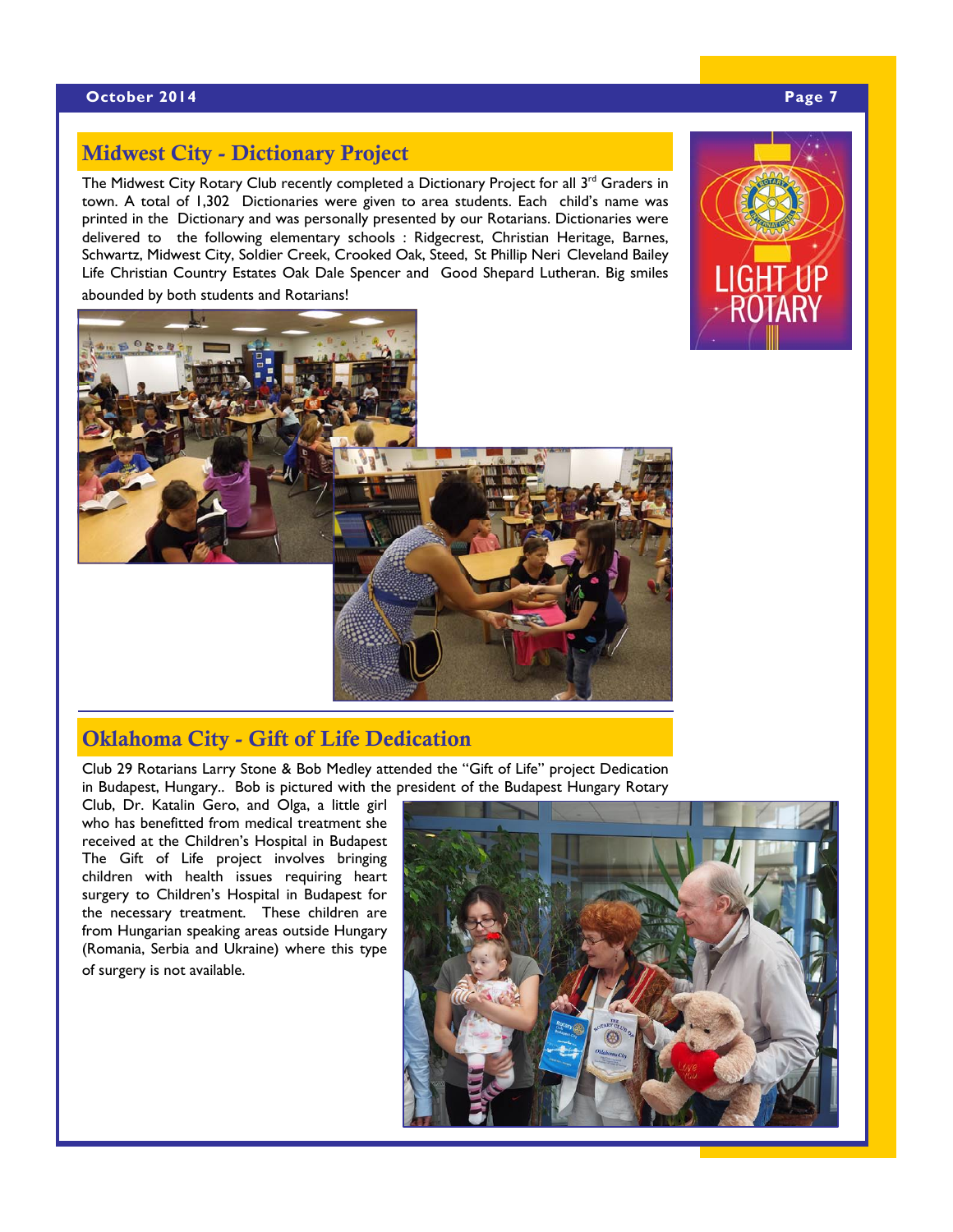### DISTRICT EVENTS

January 1, 2015 2015-2016 Club Officers Due to RI

March 5-7, 2015

March 31, 2015 RI Presidential Citation due to DG Schaefer

> April 15, 2015 Citations due to DG Schaefer

April 16-18, 2015 District Conference Grand Casino Shawnee, OK

June 7-10, 2015 Sao Paulo, Brazil

# South Oklahoma City - Veteran's Appreciation Luncheon

Planning has begun for the SOKC Rotary Veteran's Appreciation Luncheon November 7 at the incredible Vast restaurant at the Devon Tower Downtown.

The Rotary Club of South Oklahoma city has hosted a smaller, more intimate Veteran's Day luncheon for many years. Now, we're taking it to the next level. But we cannot do it alone. The success of this inaugural event will be credited, in large part, to our sponsors who lend their name and financial support to it.

But what a great cause!

We are excited to announce that a full 100 PERCENT of the profits from this event will go to the Veteran's Center in Norman (which serves all of central Oklahoma), and will help provide programs and purchase items to enhance the lives of the heroes that served our country. Many of the veterans the center serves have little or no family support.

A full list of sponsorship opportunities follow this newsletter, as well as information regarding tickets and table reservations. For additional information or to purchase a sponsorship please contact the following:

Jack Werner, PhD 405-412-786 or Chasity Oen 405-366-3296 coen@bankfab.com

Whether it's a premier Medal of Honor package, or centerpiece sponsor, we invite you to consider participation at some level. Not only will you be supporting a great cause, you'll also enjoy hearing from our Guest Speaker noted author and U.S. Army Linguist Kayla Williams. Plus military-themed entertainment, a special presentation of our flag colors, recognition to military supporters in our community, and more.

We look forward to seeing you at the inaugural Veteran's Appreciation Luncheon on November 7.